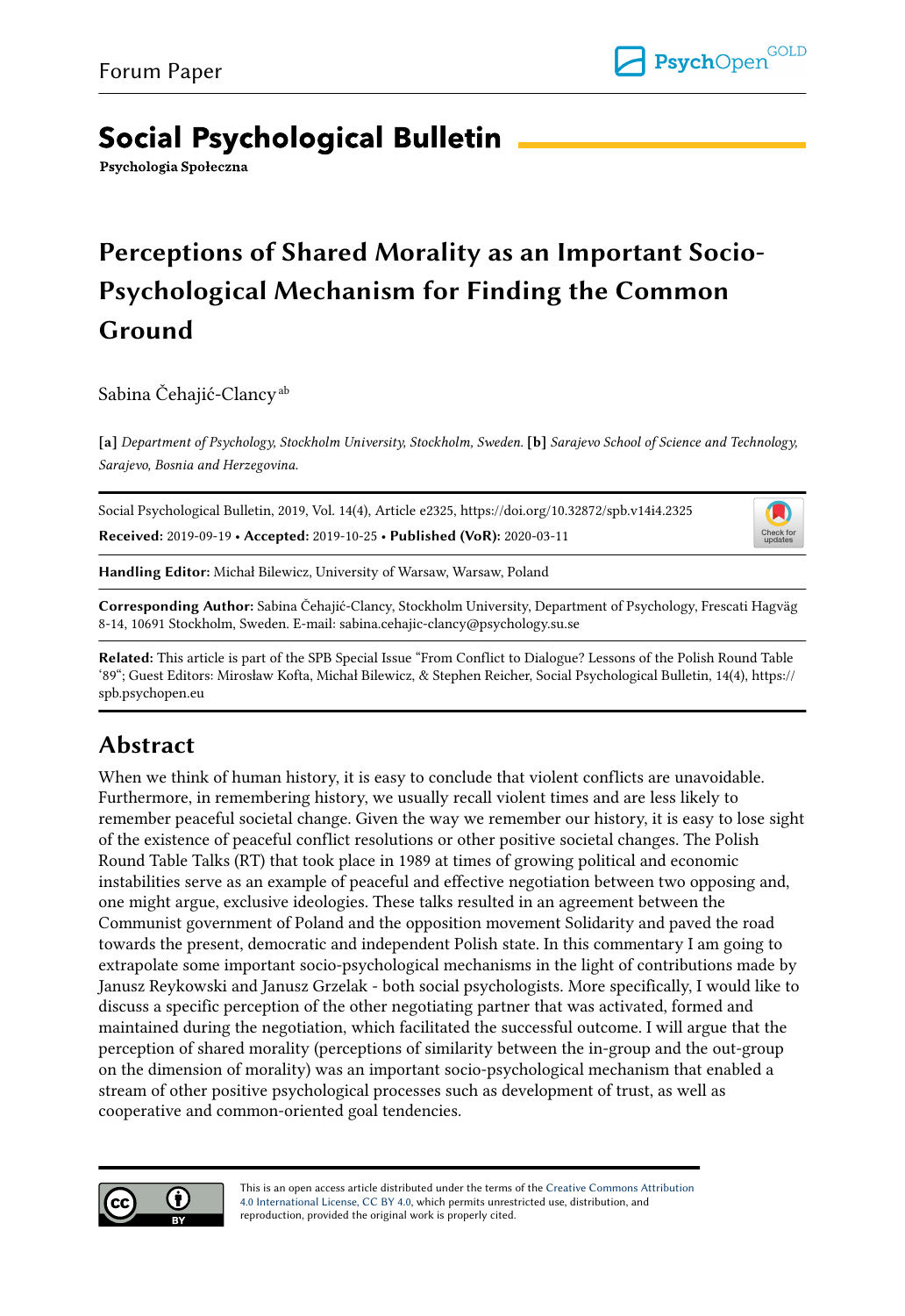#### Keywords

shared morality, intergroup trust, common identity

Both Janusz Reykowski and Janusz Grzelak, each representing a different negotiation side, were among the key figures in the Round Table (RT) discussions. In this special is‐ sue they shared their views on social-psychological factors and processes that facilitated the success and the outcome of RT talks. In that sense, both authors agree that important psychological processes required for successful negotiations such as the motivation to engage in negotiations and the existence of a minimum level of trust, contributed to the success of the talks. It is very difficult to imagine not only the success but rather sustainability of the successful outcome without the minimum level of motivation and trust between conflicting parties. For example, research by Nadler in the context of the Israeli-Palestinian conflict has demonstrated that intergroup trust fully moderates the effects of potentially positive forces, such as acceptance of responsibility and expression of empathy ([Nadler & Liviatan, 2006](#page-6-0)). In other words, even under positive conditions with no existence of intergroup trust (vs. minimum level trust), no positive effects and implications for intergroup relations can be observed. An important and conducive process in these negotiations was indeed the presence of at least some levels of trust and the consequent motivation to engage in these talks.

In addition to acknowledging the importance of these and other psychological factors (such as the perception of interdependence as mentioned in both contributions), both authors explicitly acknowledge the important role of other, more external, factors such as the Catholic Church. Janusz [Grzelak \(2020\)](#page-5-0) maybe more so than Janusz Reykowski attributed the success of the RT talks to those other factors - political and social forces - ("The agreement reached in the Round Table Talks in 1989 can be only in part attributed to the wisdom and negotiation skills of the Talks' participants", p. 2) and in particular the international geopolitical environment at that time with Michail Gorbachev in the East and Ronald Reagan in the West. While I fully agree with Janusz Grzelak's observations that these factors were of crucial importance, in my commentary I am not going to address the importance of these or other external factors that contributed to the outcome of the negotiations. Instead, I will focus on an important social psychological mechanism that contributed to this success, namely perceptions of shared morality.

### Perceptions of Shared Morality as the Key Underlying Psychological Mechanism

Grzelak's and Reykowski's reflections on this important event provide us with rare firsthand insights into psychological forces underlying successful intergroup negotiations. In my commentary I would like to focus on one particular mechanism that I believe was

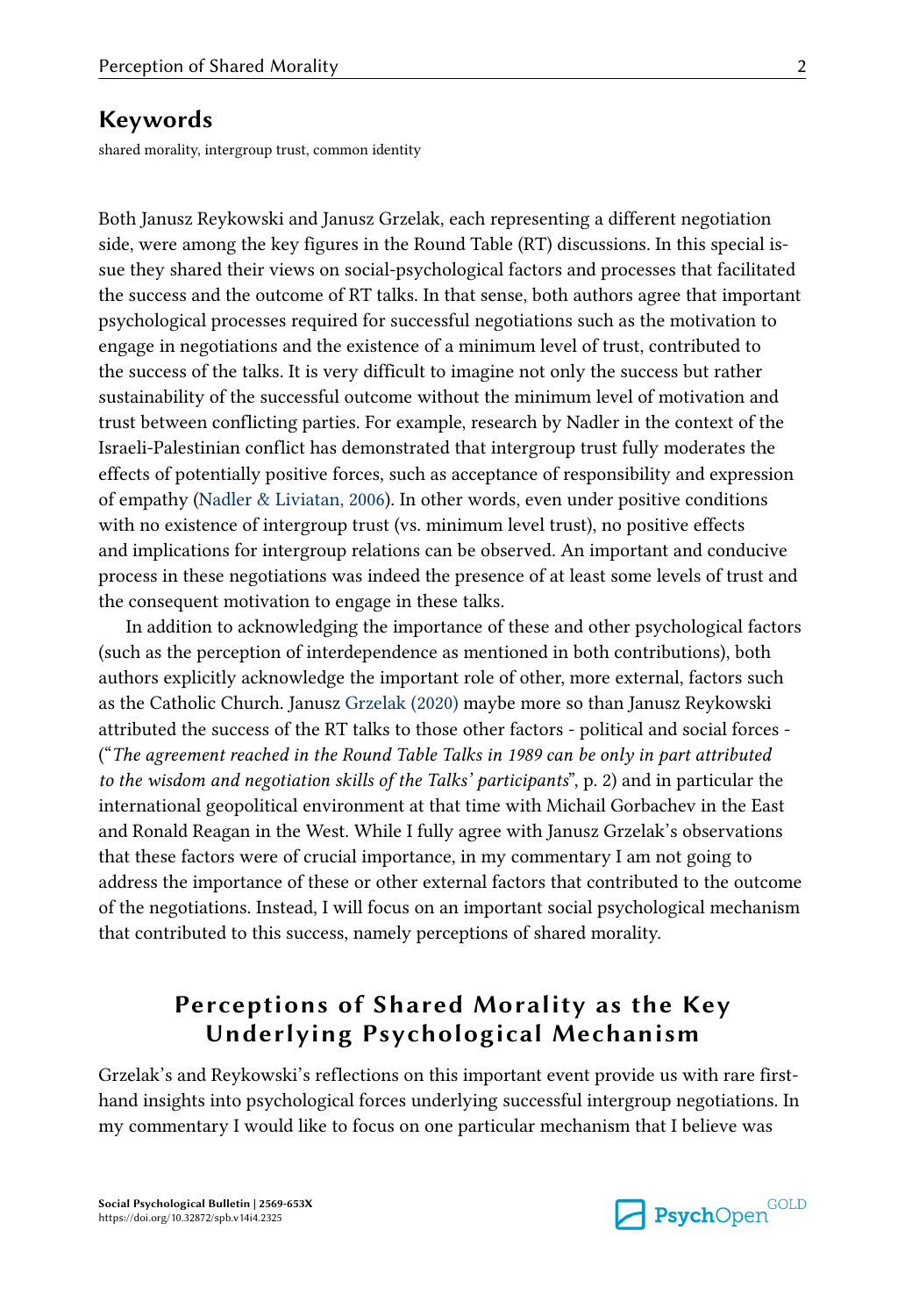important for this success but can also be relevant to contemporary conflict resolution and reconciliation processes. More specifically, I would like to discuss the role of shared morality as a process that facilitated other successful socio-psychological processes. In addition, I will argue that perceptions of shared morality that were activated and formed during the negotiation also minimized development of dysfunctional (negative) intergroup emotions and facilitated a sense of shared identity, which, as argued by main contributions in this special issue, was one of the crucial forces that contributed to the success.

Recent review of research on intergroup reconciliation argues that enabling percep‐ tions of shared morality (perceiving *both* the in-group and the out-group are equally capable of moral behavior) can facilitate positive psychological and social changes ([Čehajić-](#page-5-0)[Clancy & Bilewicz, 2020](#page-5-0)) such as prosocial emotions, trust and contact intentions. More specifically and whilst acknowledging the central role of morality in individual and group perceptions, recent evidence provided support that enabling perceptions of shared morality (e.g., through moral exemplars: people who have displayed heroic behavior such as rescuing others often at the risk of their own life) effectively regulates intergroup relations by enabling trust, forgiveness and contact - in multiple post-genocide and post-conflict settings. When reading both contributions in this issue, it does indeed appear that at some point during the negotiation, perceptions of the 'other' changed. One can easily argue that a starting perception embodied the belief of outgroup homogeneity and an enemy image. The other was perceived as an essential homogenous entity with opposing values. This perception changed so to include diversity and perceptions of similarities. In that regard, Janusz [Grzelak \(2020\)](#page-5-0) writes "…the situation was perceived as so antagonistic that its subjective image was more likely to activate schemas of zero sum than cooperative schemas of mixed motive games. It activated the whole syndrome of an enemy rather than a partner on the other side of the table […] The out-group was viewed as homogeneous. It took time to see differences, to see the heterogeneity of the other side" (p. 4).

It appears that one of the most important changes that occurred in the course of the negotiation process was this gradual development of an understanding among negotiators that they were more similar in their values and goals than initially believed. Such perceptions of sharedness (which Janusz Reykowski termed as Synergic Tendencies) enabled the creation of common goals, trust, respect and finally the activation of a shared identity.

#### Morality and Group Perceptions

In most intergroup situations, the other is perceived as homogenous and bad. This perception is particularly pronounced in divisive or conflictual situations. Perceptions of heterogeneity and other positive biases are usually reserved for the ingroup. One dimension that appears to be important in such ingroup and outgroup evaluations is

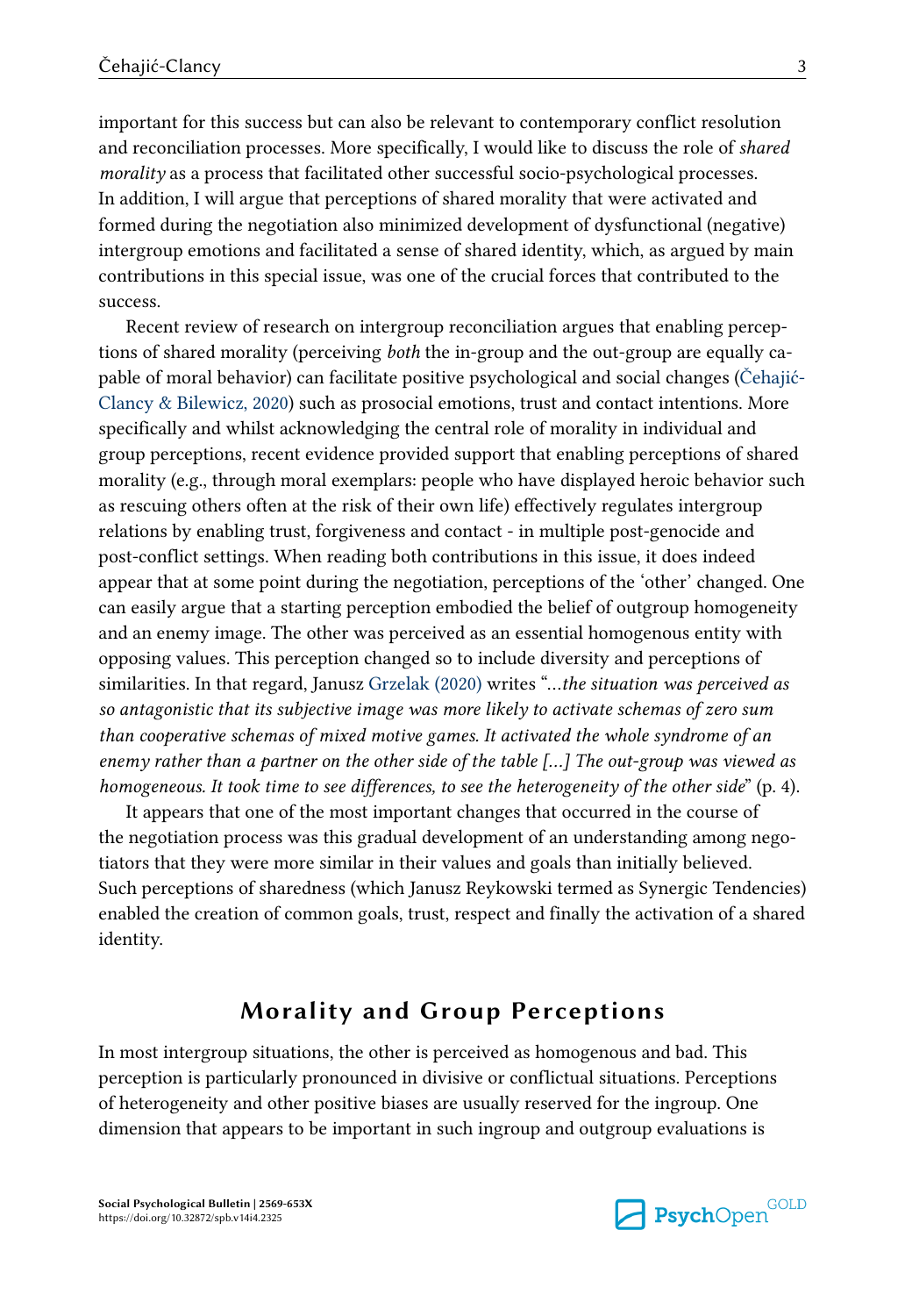For instance, research has revealed that moral traits are dominant in face-perception playing a key role in interpersonal impression formation ([Goodwin, Piazza, & Rozin,](#page-5-0) [2014\)](#page-5-0). Related to this, Janusz [Grzelak \(2020\)](#page-5-0) in his contribution writes: "Facial expressions of participants changed in the course of negotiations from raw, stiff, hostile and official to 'human friendly'. Dehumanization disappeared."  $(p. 7)$ . One can argue that perceptions of shared morality started to emerge during the negotiations slowly leading to more per‐ ceived closeness and rehumanization of the other. Indeed, research shows that immoral social targets are ascribed lower levels of humanity and are perceived as less deserving of empathy from others [\(Riva, Brambilla, & Vaes, 2016\)](#page-6-0). Furthermore, as suggested by evidence, perceived incompatibilities in values further facilitate perceptions of outgroup immorality and consequent dehumanization (e.g., [Skitka & Mullen, 2002](#page-6-0)).

This suggests that morality judgments are indeed fundamental in how we evaluate and behave towards others [\(Wojciszke, 1994\)](#page-6-0). In the beginning of the negotiation and as Janusz Grzelak noted, the other side was not perceived as a partner but rather as an enemy. In addition, Grzelak notes, the ingroup was perceived as more righteous. Such perceptions can maintain distance and lower motivation to resolve conflicts. What appears to have happened during the RT negotiations is that with time such perceptions shifted towards perceptions of similarities between negotiating groups on the morality dimension (perceptions of shared morality). This is not to say that many other factors did not contribute to perceptions of shared morality, such as the existence of common culture, heritage, language and particularly religion. One could argue that the presence and support provided by the Catholic Church most likely further facilitated this sense of shared morality.

"It took time to see differences, to see the heterogeneity of the other side" as [Grzelak](#page-5-0) [\(2020,](#page-5-0) p. 4) wrote but once it was established the road towards shared realities emerged. Such understanding of commonalities and synergies, rather than differences, contributed to the successful outcomes of negotiations.

#### Shared Morality and Intergroup Emotions

It is a widely supported claim that emotions play an important role in conflict resolution and reconciliation processes as they shape reactions and responses to conflict-related events (e.g., [Halperin, 2014](#page-6-0), [2015\)](#page-6-0). They lead to the formation of intergroup attitudes ([Hewstone, Rubin, & Willis, 2002\)](#page-6-0) and motivate human activities. When reading both contributions in this issue I could not detect an explicit reference that negotiations were marked by a presence of strong negative emotions such as hatred or contempt. It could be argued that during the Polish RT talks, the absence of strong negative emotions

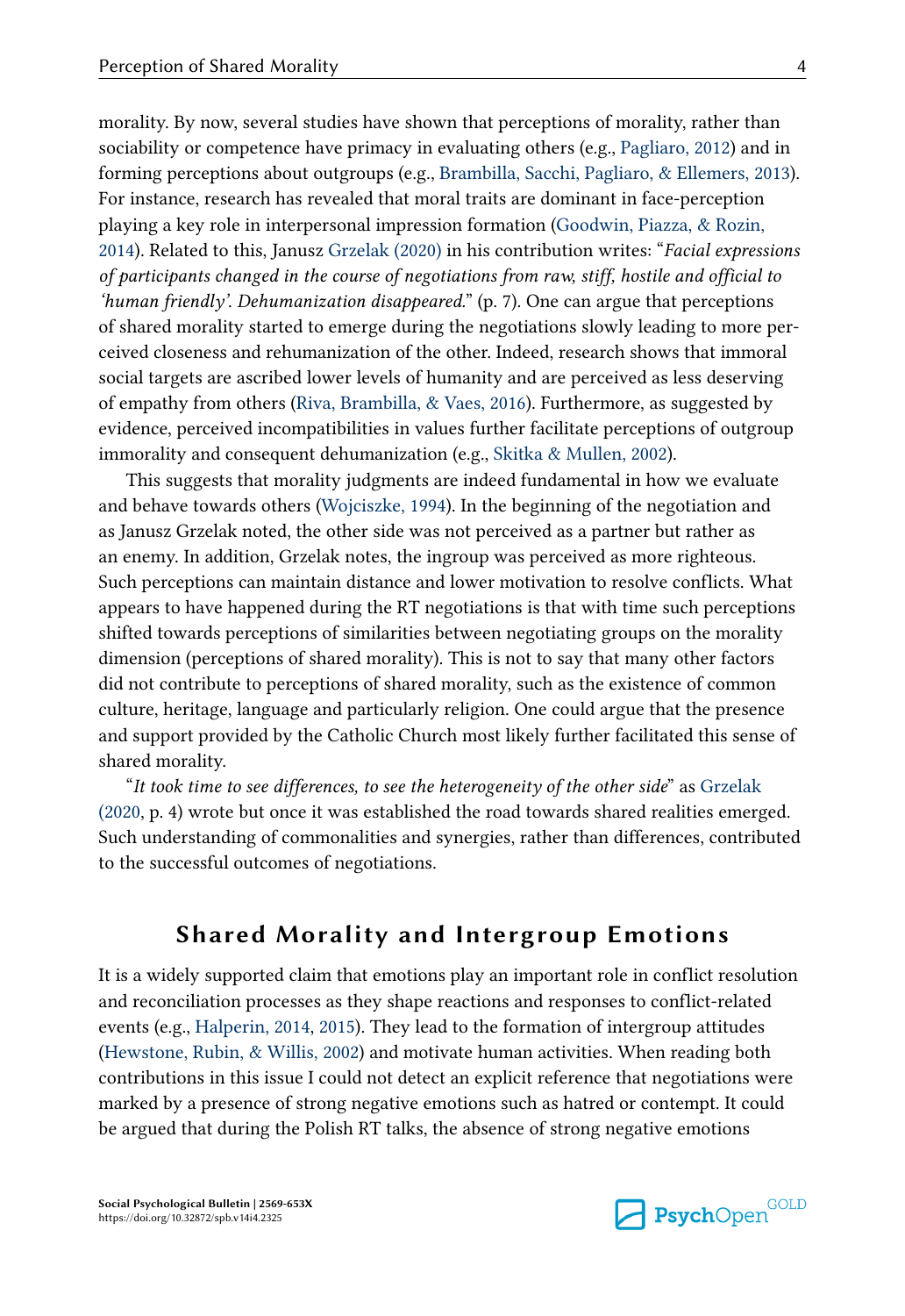might have facilitated the process and the successful outcome of RT negotiations. Indeed, research shows that negative intergroup emotions undermine positive social-psychological processes, such as the ability to imagine a better future and a solution to a given problem (e.g., [Halperin, Cohen-Chen, & Goldenberg, 2014](#page-6-0)). Therefore, such an absence of strong negative emotions was an added facilitator in these negotiations [\(Čehajić-Clancy,](#page-5-0) [Goldenberg, Gross, & Halperin, 2016](#page-5-0)). What I would argue in this regard is that the perceptions of shared morality that developed and consequently persisted during the ne‐ gotiation disabled the formation of such negative emotions (e.g., fear, hatred, anger) and in that sense facilitated the final success of negotiations outcomes. Whether perceptions of shared morality can indeed be used as a cognitive emotion regulation mechanism ought to be empirically investigated in the future (see [Čehajić-Clancy et al., 2016](#page-5-0)). For now, it remains an interesting observation when thinking about psychological processes that might have occurred during these negotiations.

#### Shared Morality and Identity

In any intergroup situation, social identity plays an essential role. Negotiating partners interpret the social context from the lens of their social identity ([Tajfel & Turner, 1979\)](#page-6-0). This leads to biased perceptions, activation of various defensive mechanisms during negotiation and lowered likelihood for reaching compromises. One strategy to alter the perception of intergroup distance is through redefining boundaries of identity ([Gaertner](#page-5-0) [& Dovidio, 2014](#page-5-0)) and shifting levels of social identities to higher (e.g., universal, human) or different (e.g., national) levels of identification. My strong sense when reading the contributions in this special issue is that during the RT negotiations, a more national level of identification took place. Representatives from both negotiating parties slowly shifted their identity categorizations to a higher (Polish) level of identity. As noted by [Reykowski \(2020\):](#page-6-0) "However, my feeling was that  $-$  as the RT talks continued  $-$  members of each side gradually came to an understanding that the other side did in fact represent an important facet of the Polish national interest" (p. 5).

Consequently, such a creation of a common frame of reference moved ingroup favori‐ tism towards this new, more inclusive, ingroup (Poland). Building upon remarks made by both contributions, one could argue that changes in perceptions and evaluations of the former enemy - from homogenous and different to similar and moral - enabled creation of such a common identity. Perceptions of similarity on the morality dimension are indeed an important ingredient for perceiving commonalities across social identities.

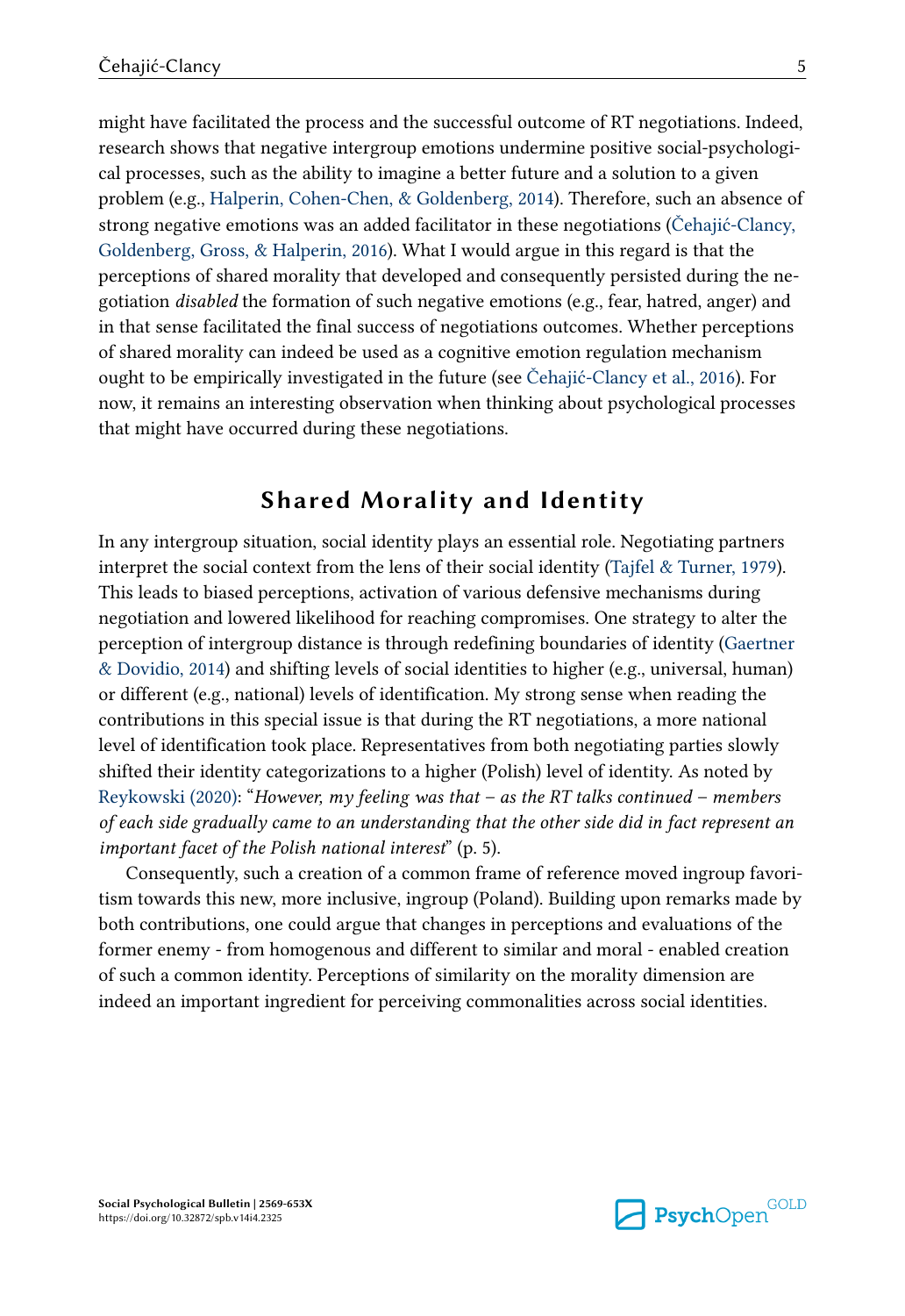#### Conclusion

<span id="page-5-0"></span>When thinking about intergroup relations in general and conflict in particular, we have at least two options. We can choose to perceive intergroup differences and focus on issues that might lead to further divisions. Or, we can choose to accentuate the commonalities and parts that unite us. The Polish RT talks serve as a unique and important historical event where two parties chose to focus on commonalities whilst putting aside their differences. The perception of shared morality was among those beliefs that facili‐ tated successful negotiations and successful outcomes. Scholars and researchers who aim to understand socio-psychological mechanisms for successful conflict resolution and ultimately reconciliation ought to consider these beliefs on shared morality as one of the key dimensions for how we view and behave towards the seemingly 'other'.

Funding: Production of this commentary has been supported by Riksbankens Jubileumsfond (Grant Number: RIK19-1296:3).

Competing Interests: The author has declared that no competing interests exist.

Acknowledgments: The author has no support to report.

#### References

- Brambilla, M., Sacchi, S., Pagliaro, S., & Ellemers, N. (2013). Morality and intergroup relations: Threats to safety and group image predict the desire to interact with outgroup and ingroup members. Journal of Experimental Social Psychology, 49, 811-821. <https://doi.org/10.1016/j.jesp.2013.04.005>
- Čehajić-Clancy, S., & Bilewicz, M. (2020). Appealing to moral exemplars: Shared perception of morality as an essential ingredient of intergroup reconciliation. Social Issues and Policy Review., 14(1), 217-243.<https://doi.org/10.1111/sipr.12067>
- Čehajić-Clancy, S., Goldenberg, A., Gross, J. J., & Halperin, E. (2016). Social-psychological interventions for intergroup reconciliation: An emotion regulation perspective. Psychological Inquiry, 27, 73-88. <https://doi.org/10.1080/1047840X.2016.1153945>
- Gaertner, S. L., & Dovidio, J. F. (2014). Reducing intergroup bias: The common ingroup identity model. Abingdon, United Kingdom: Psychology Press.
- Goodwin, G. P., Piazza, J., & Rozin, P. (2014). Moral character predominates in person perception and evaluation. Journal of Personality and Social Psychology, 106(1), 148-168. <https://doi.org/10.1037/a0034726>
- Grzelak, J. (2020). Psychology and the Roundtable Talks. Social Psychological Bulletin, 14(4), Article e2307.<https://doi.org/10.32872/spb.v14i4.2307>

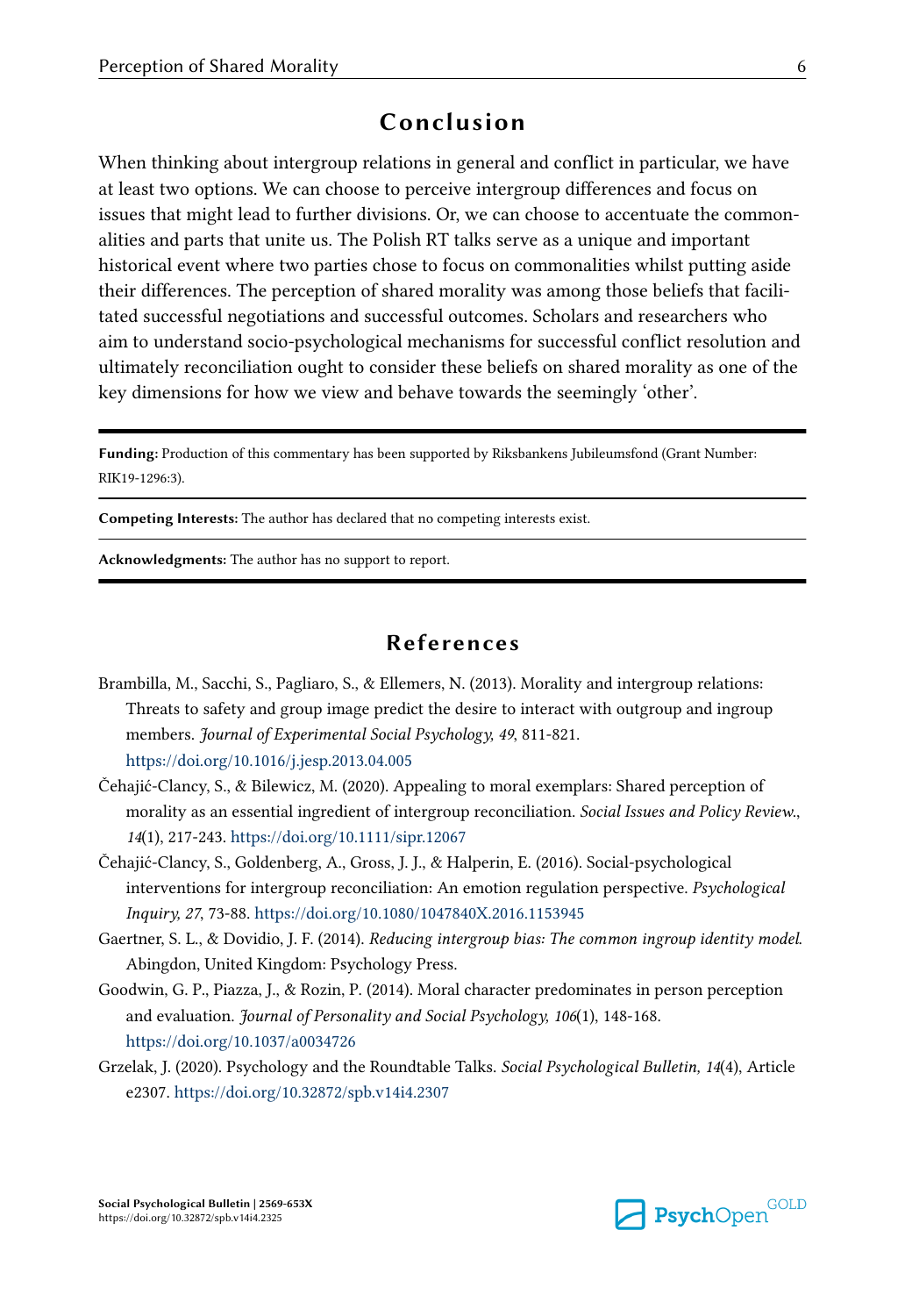- <span id="page-6-0"></span>Halperin, E. (2014). Emotion, emotion regulation, and conflict resolution. Emotion Review, 6(1), 68-76.<https://doi.org/10.1177/1754073913491844>
- Halperin, E. (2015). Emotions in conflict: Inhibitors and facilitators of peace making. Oxford, United Kingdom: Routledge.
- Halperin, E., Cohen-Chen, S., & Goldenberg, A. (2014). Indirect emotion regulation in intractable conflicts: A new approach to conflict resolution. European Review of Social Psychology, 25(1), 1-31.<https://doi.org/10.1080/10463283.2014.923155>
- Hewstone, M., Rubin, M., & Willis, H. (2002). Intergroup bias. Annual Review of Psychology, 53, 575-604. <https://doi.org/10.1146/annurev.psych.53.100901.135109>
- Nadler, A., & Liviatan, I. (2006). Intergroup reconciliation: Effects of adversary's expressions of empathy, responsibility, and recipients' trust. Personality and Social Psychology Bulletin, 32(4), 459-470. <https://doi.org/10.1177/0146167205276431>
- Pagliaro, S. (2012). On the relevance of morality in social psychology: An introduction to a virtual special issue. European Journal of Social Psychology, 42, 400-405. <https://doi.org/10.1002/ejsp.1840>
- Reykowski, J. (2020). On the deliberative initiation of macro-social change: The case of the Round Table negotiations in Poland from the perspective of a participant. Social Psychological Bulletin, 14(4), Article e2311.<https://doi.org/10.32872/spb.v14i4.2311>
- Riva, P., Brambilla, M., & Vaes, J. (2016). Bad guys suffer less (social pain): Moral status influences judgements of others' social suffering. British Journal of Social Psychology, 55, 88-108. <https://doi.org/10.1111/bjso.12114>
- Skitka, L. J., & Mullen, E. (2002). Understanding judgments of fairness in a real-world political context: A test of the value protection model of justice reasoning. Personality and Social Psychology Bulletin, 28(10), 1419-1429. <https://doi.org/10.1177/014616702236873>
- Tajfel, H., & Turner, J. C. (1979). An integrative theory of intergroup conflict. In W. G. Austin & S. Worchel (Eds.), The social psychology of intergroup relations (pp. 33-47). Monterey, CA, USA: Brooks/Cole.
- Wojciszke, B. (1994). Multiple meanings of behavior: Construing actions in terms of competence or morality. Journal of Personality and Social Psychology, 67, 222-232. <https://doi.org/10.1037/0022-3514.67.2.222>